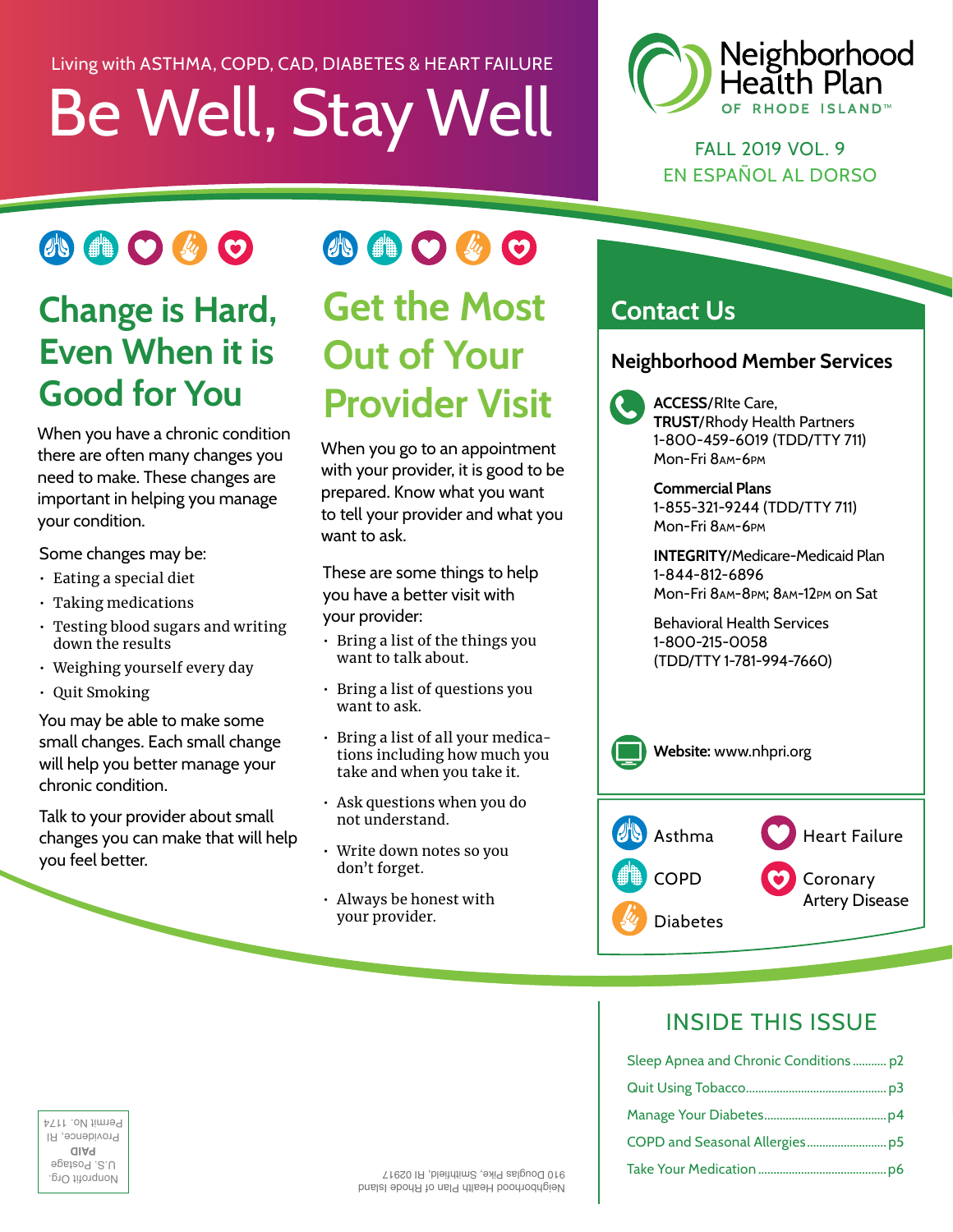### 小曲〇必〇

# Sleep Apnea and Chronic Conditions

Sleep apnea is a sleep disorder where you stop breathing on and off during the night.

People who have sleep apnea also wake up many times during the night. This causes poor sleep and causes a person to feel tired all the time.

Sleep apnea can get worse or lead to:

- Diabetes
- Asthma
- Heart failure
- High blood pressure
- Heart attack
- Stroke
- Coronary Artery Disease (CAD)

Snoring and feeling sleepy during the day are two of the most common symptoms of sleep apnea.

Other possible sleep apnea symptoms include:

- Snoring loudly
- Waking up often during the night
- Dry throat after waking up
- Headaches
- Gasping, choking or coughing at night
- Being irritable or moody

If these things are happening to you, talk to your provider to see if you need to be tested for sleep apnea.



# 小曲〇步〇 Call Our Nurse Advice Line When You Have Questions

Our Nurse Advice Line is available to all Neighborhood members. Nurses are available to talk to you 24 hours each day, 7 days a week.

If you would like to talk to a nurse you can call the Neighborhood Nurse Advice Line at 1-844-617-0563 (TTY 711).

The nurse can help you:

- Decide where to go for care; like your doctor, urgent care or the emergency room.
- Answer questions about your health concerns or medications.
- Take care of your health at home.

The Nurse Advice Line is not an emergency service. Call 911 if you think you are having an emergency.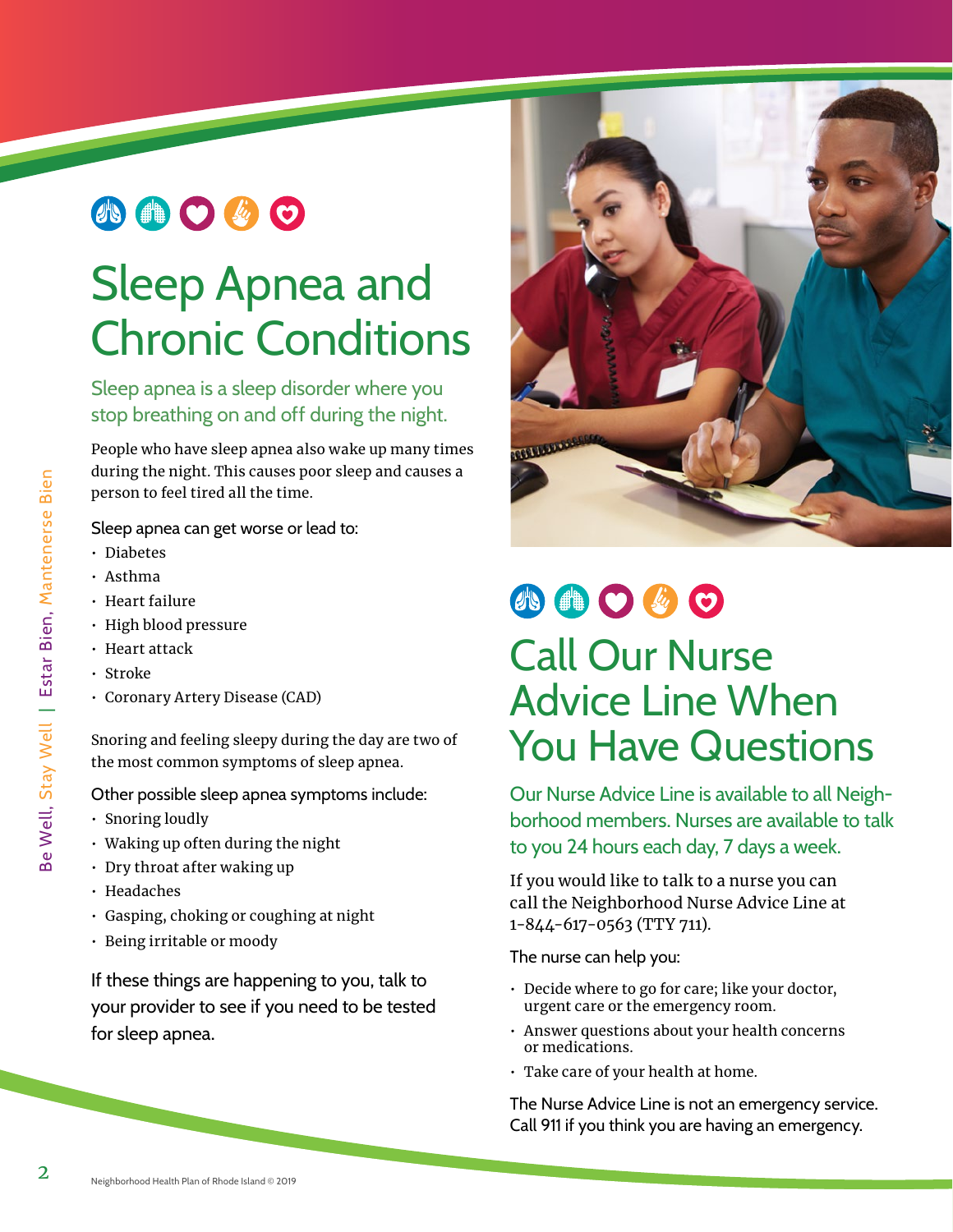# **AOOOO**

# Make a Plan to Quit Using **Tobacco**

Using tobacco is bad for your health and it is dangerous.

It is even more dangerous when you have a chronic condition. When you decide to quit smoking you need to make a plan.

Some important steps in a quit plan:

- Get ready  $-$  think about your reasons for quitting and write them down.
- Pick a quit day mark it on a calendar and try to cut back on smoking before this day.
- Get support ask family or friends for support and work with a tobacco cessation program.
- Think about using medicine nicotine gum, nicotine patch or other medicines can double your chance of successfully quitting.
- Prepare for your quit day.

Quitting can be tough, but Neighborhood is here for you. For help with quitting smoking call the member services number on the back of your member ID card and ask for the Quit for Life program.



## Asthma Triggers

Asthma triggers are things that make your asthma worse. Avoiding asthma triggers helps to control your asthma.

| D            |    |  | B S E M U F R E P   |              |              |              | T M          |                         |
|--------------|----|--|---------------------|--------------|--------------|--------------|--------------|-------------------------|
| н            | U  |  | M I D I T Y N S     |              |              |              | G            | Е                       |
| A            | P  |  | S Z R U B M Q R     |              |              |              | P            | D                       |
| N            |    |  | L V T A Y Z O L     |              |              | N I          | Z.           |                         |
| X            |    |  | Z E L D E T L A     |              |              | B            | C            | $\overline{\mathsf{C}}$ |
| $\mathbf{L}$ | L, |  | A K Q P M D K E F   |              |              |              |              |                         |
| E.           |    |  | J C A O W Z A O     |              |              | H V          |              | N                       |
| T            |    |  | C M L H M A D P     |              |              | $\mathsf{O}$ | $\mathsf{C}$ | E.                      |
| Y            |    |  | S L N K L S         | $\mathsf{R}$ |              | E Y          | $-F$         | <b>L</b>                |
| R            |    |  | E C O L D           | R D          | $\mathsf{T}$ | M A          |              | Z                       |
| N            | L. |  | P B R X U E S Y     |              |              |              | R            | P                       |
| T            |    |  | S E H C A O R K C O |              |              |              |              | C                       |

Can you find these things in this puzzle that can trigger an asthma attack?

**Dust Mold Humidity Cockroaches Perfume Food Pets Pollen Smoke Cold Medicine Anxiety**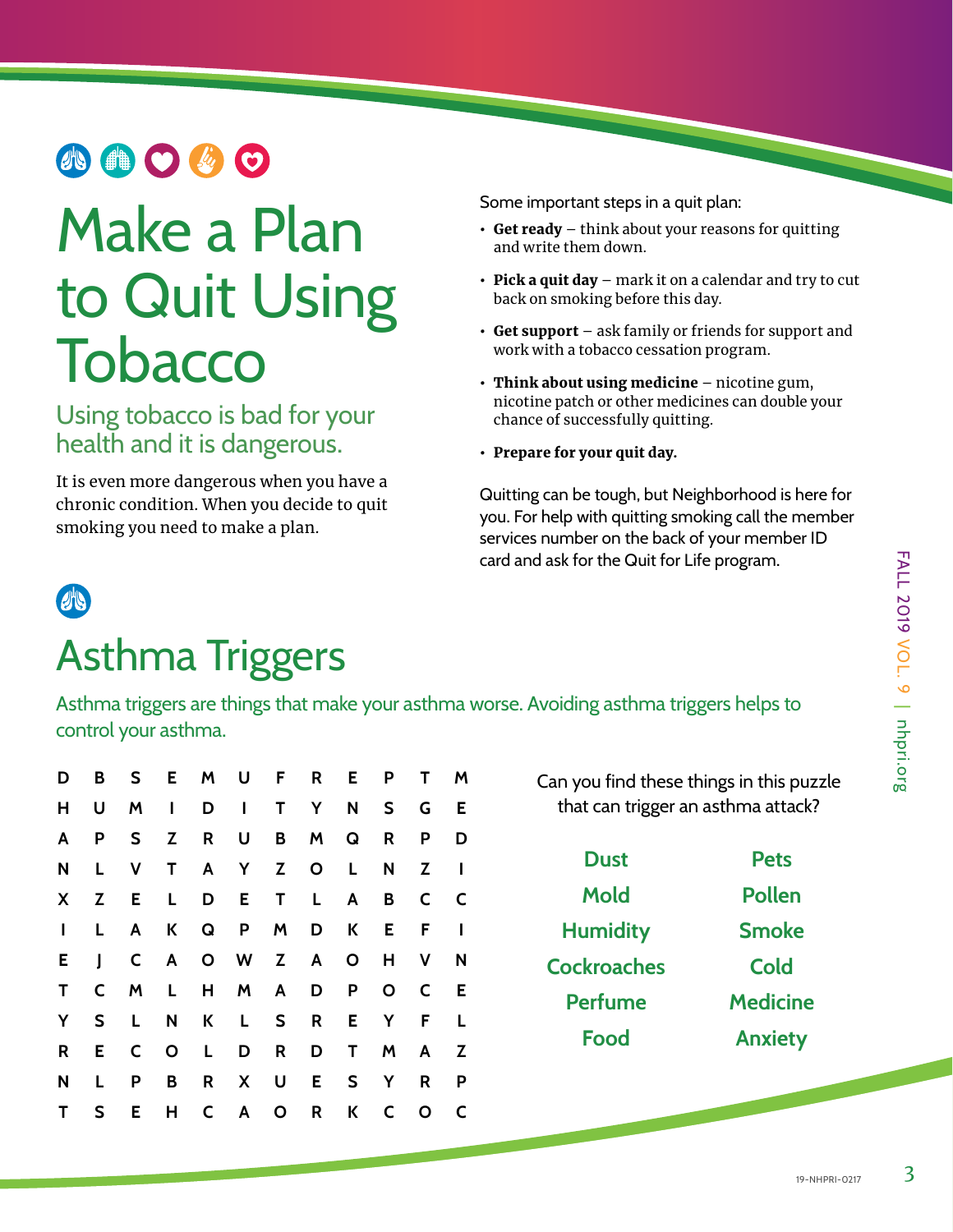# Your Provider Can Help You Manage Your Diabetes

Diabetes is a chronic (lifelong) condition. It can lead to serious health problems when it is not controlled.

People who have diabetes should work with their provider to keep their diabetes under control. Your provider can help you learn ways to lower the chances of having complications from your diabetes.

There are important tests and exams you need to have when you have diabetes. These tests can help your provider find problems early. When problems are found early they are easier to treat.

These are the tests and exams you should have:

- Appointment with your primary or diabetes provider (at least every 6 months)
- Weight (every office visit)
- Blood pressure (every office visit)
- Foot exam to check skin condition, blood circulation and nerves (every office visit)
- A1c blood test to measures blood sugar average during the last 3 to 4 months (every 3 to 6 months)
- Cholesterol blood test to measure triglycerides and good and bad cholesterol (once a year)
- Urine test to check how your kidneys are working (once a year)
- Dilated eye exam, when drops are placed in your eyes to check the blood vessels (once a year)
- Exam of gums and teeth (every 6 months)

Talk to your provider about the best way to keep your diabetes under control.

### 40000

Visit Your Local Farmers Market for Fresh Fruits and Vegetables



Farmers markets are great way to get fresh fruits and vegetables.

- There are over 40 farmers markets in Rhode Island.
- Some offer lessons on how to shop for and cook affordable fresh foods.
- Farmers markets accept Supplemental Nutrition Assistance Program (SNAP) and WIC.
- Some farmers markets give bonus bucks when you use your SNAP card.

#### For more information, visit [www.farmfresh.org/](http://www.farmfresh.org/markets)  [markets](http://www.farmfresh.org/markets)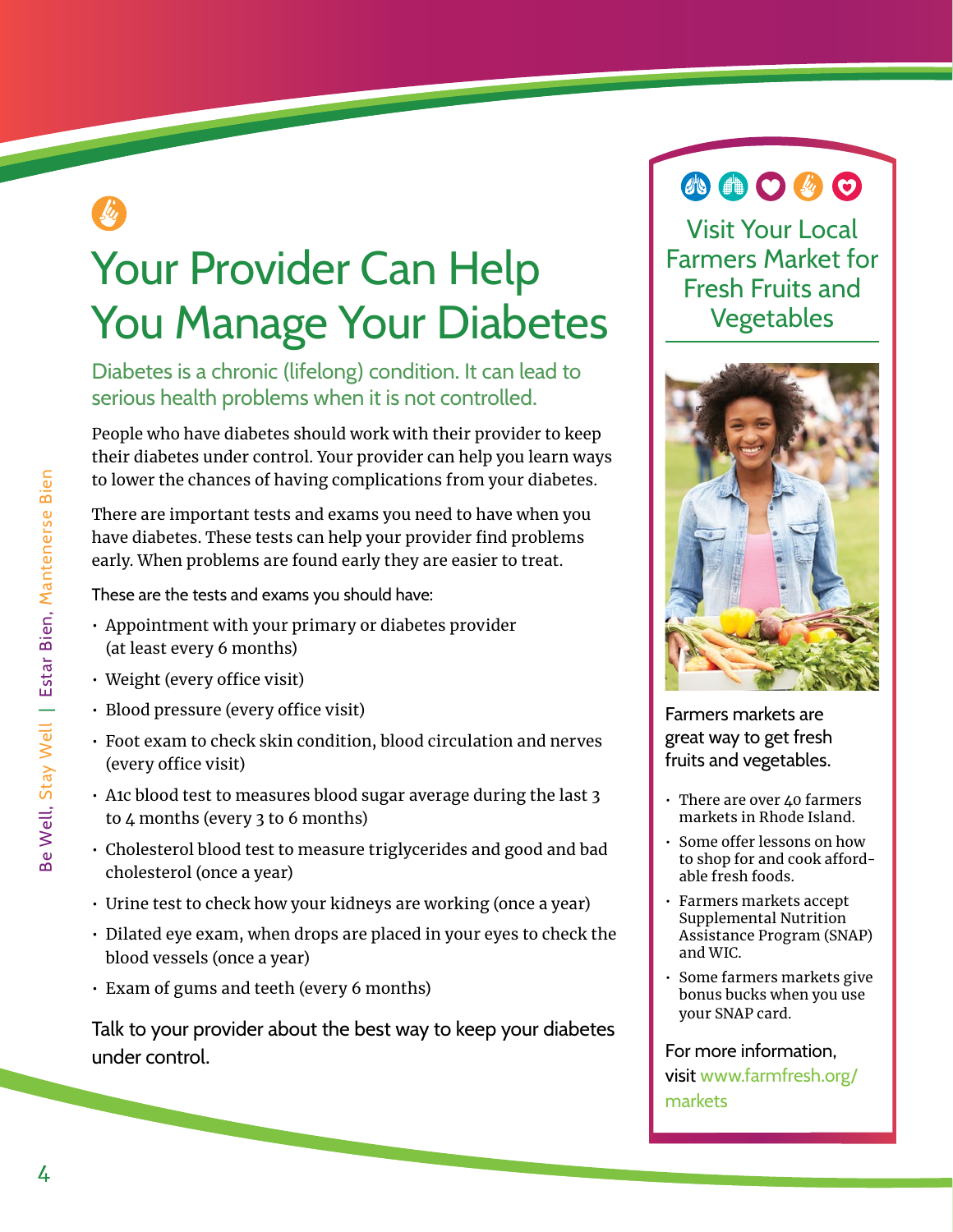

# Chronic Obstructive Pulmonary Disease (COPD) and Seasonal Allergies **a**<br>Chro

Seasonal allergies are allergy symptoms that happen during certain times of the year. They can be caused by things like grass, trees, weeds, pollen and mold.

Many people have seasonal allergies. It is much worse when you have COPD. When you have COPD, seasonal allergies can make it harder to breathe and cause increased wheezing, coughing and phlegm.

Tips to help you avoid complications:

- Know your triggers and what you are allergic to and avoid them if you can.
- $\cdot$  Watch the news to find out the pollen and mold count in your area.
- Stay inside when the air quality in your area is bad.
- Talk to your provider about how seasonal allergies afect your COPD.
- Ask your provider what treatments are best for you.

When you have COPD you should make a plan with your provider about how to deal with seasonal allergies.

### 小曲〇必〇 Visit Your Provider Every Year for a Health Exam

It is important to have regular health exams with your provider. This can help you stay healthy. These exams can help find problems before they become serious.

When you have a chronic condition like diabetes, chronic obstructive pulmonary disease (COPD), asthma or heart failure you may need to see your provider more than once a year.

Talk with your provider about how often you should be seen. These visits may help prevent you from ending up in the hospital.